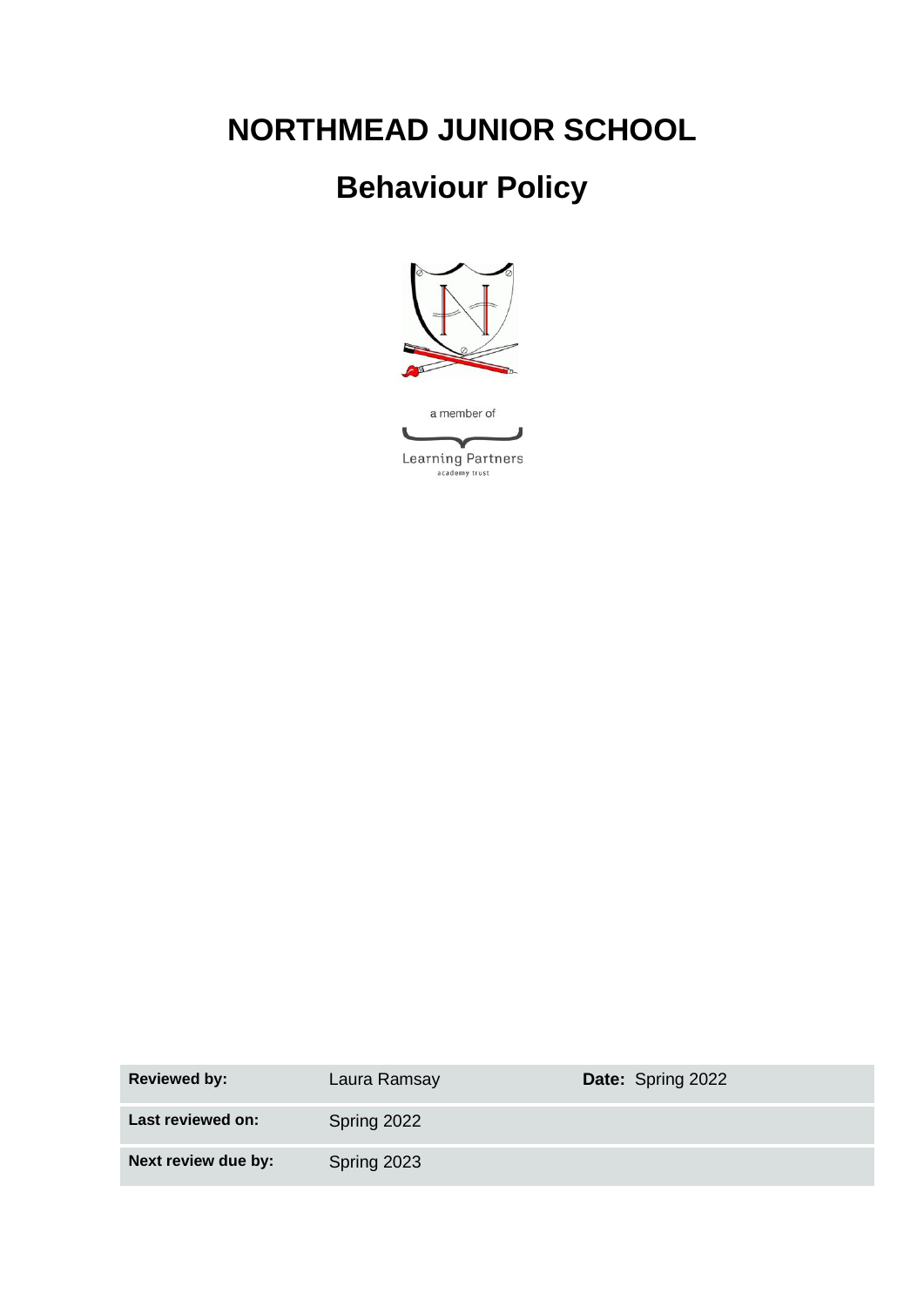## **Contents**

| 1.  |  |
|-----|--|
| 2.  |  |
| 3.  |  |
| 4.  |  |
| 5.  |  |
| 6.  |  |
| 7.  |  |
| 8.  |  |
| 9.  |  |
| 10. |  |
| 11. |  |
| 12. |  |
| 13. |  |
| 14. |  |
| 15. |  |
| 16. |  |
|     |  |

## <span id="page-1-0"></span>**1. Opening Statement**

Northmead is committed to creating an environment where good behaviour is at the heart of productive learning. At Northmead we believe that good behaviour results from a clear framework that is known and understood by staff and pupils alike. We believe that it is essential to develop high quality relationships between staff, pupils, and parents to attain a positive behaviour ethos.

## <span id="page-1-1"></span>**2. Legislation and statutory requirements**

This policy is based on advice from the Department for Education (DfE) on:

- [Behaviour and discipline in schools](https://www.gov.uk/government/publications/behaviour-and-discipline-in-schools)
- [Searching, screening and confiscation at school](https://www.gov.uk/government/publications/searching-screening-and-confiscation)
- The Equality Act 2010
- [Use of reasonable force in schools](https://www.gov.uk/government/publications/use-of-reasonable-force-in-schools)

It is also based on the [special educational needs and disability \(SEND\) code of practice.](https://www.gov.uk/government/publications/send-code-of-practice-0-to-25)

## <span id="page-1-2"></span>**3. Aims**

- to enable all children to reach their potential by being able to learn in a safe, caring, and well-disciplined environment
- to help children acquire behaviour attitudes that will equip them for a successful adult life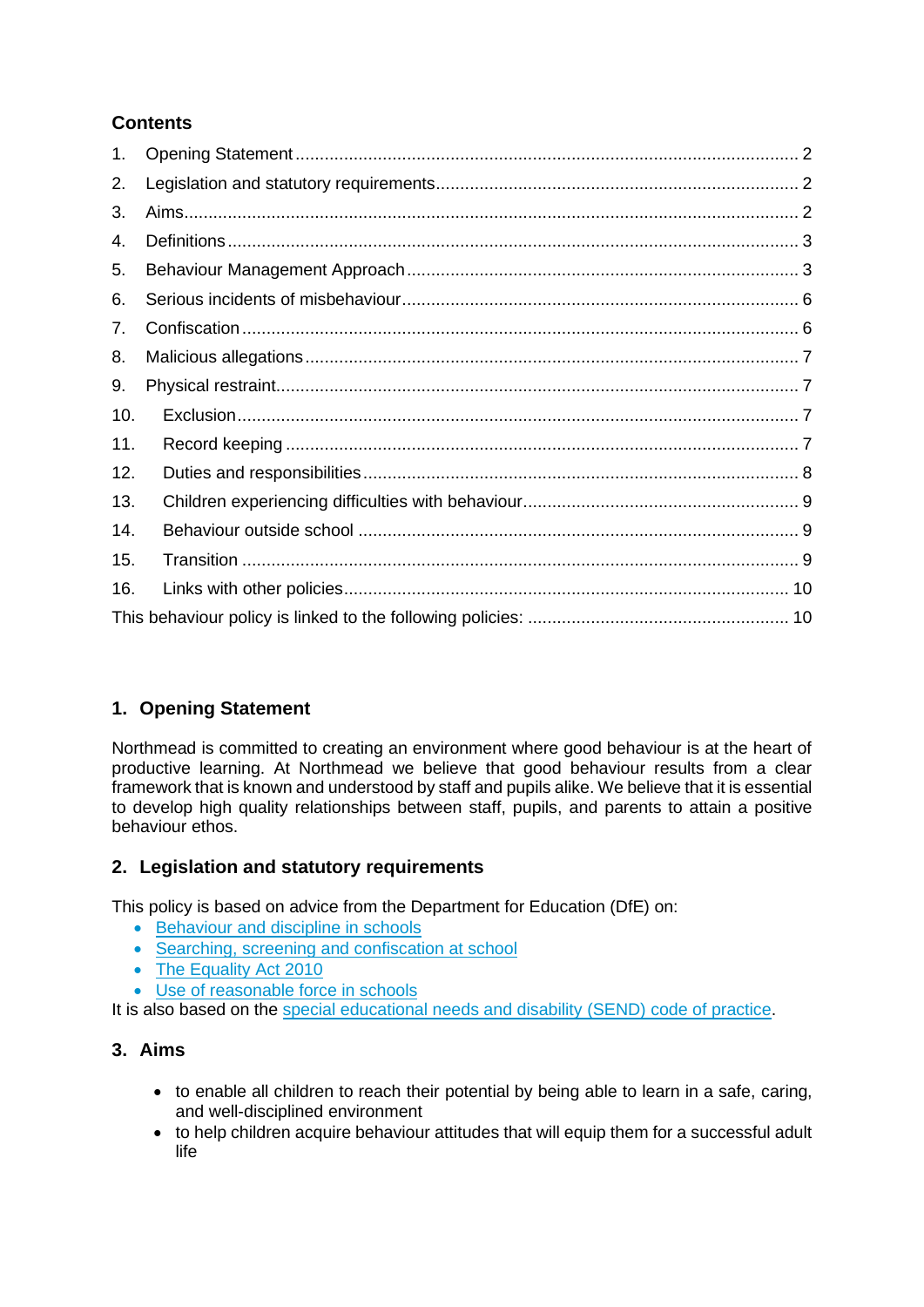- for pupils, parents/carers, staff, the governors, support staff and volunteers to have a shared understanding of how we manage behaviour at Northmead
- to actively promote and safeguard the welfare of children at Northmead

## <span id="page-2-0"></span>**4. Definitions**

**Misbehaviour** is defined as:

- Disruption in lessons, in corridors between lessons, and at break and lunchtimes
- Non-completion of classwork or homework
- Poor attitude

**Serious misbehaviour** is defined as:

- Repeated breaches of the school rules
- Any form of **bullying** or **peer on peer abuse**
- Vandalism
- Fighting
- Racist, sexist, homophobic or discriminatory behaviour

**Peer-on-peer abuse** includes, but is not limited to:

- physical and sexual abuse
- sexual harassment and violence
- emotional harm
- on and offline bullying

**Bullying** is defined as: the repetitive, intentional harming of one person or group by another person or group, where the relationship involves an imbalance of power.

Bullying is, therefore: Deliberately hurtful and repeated, often over a period of time.

Bullying can include:

| Type of bullying          | <b>Definition</b>                                                                                               |
|---------------------------|-----------------------------------------------------------------------------------------------------------------|
| Emotional                 | Being unfriendly, excluding, tormenting                                                                         |
| Physical                  | Hitting, kicking, pushing, taking another's<br>belongings, any use of violence                                  |
| Racial                    | Racial taunts, graffiti, gestures                                                                               |
| Sexual                    | Explicit sexual remarks, sexual gestures,<br>unwanted<br>physical attention,<br>or<br>inappropriate touching    |
| Direct or indirect verbal | Name-calling,<br>spreading<br>sarcasm,<br>rumours, teasing                                                      |
| Cyber-bullying            | Bullying that takes place online, such as<br>through social networking sites, messaging<br>apps or gaming sites |

Details of our school's approach to preventing and addressing bullying are set out in our antibullying policy.

## <span id="page-2-1"></span>**5. Behaviour Management Approach**

At Northmead we have three simple rules which are; be **READY, RESPECTFUL and SAFE.**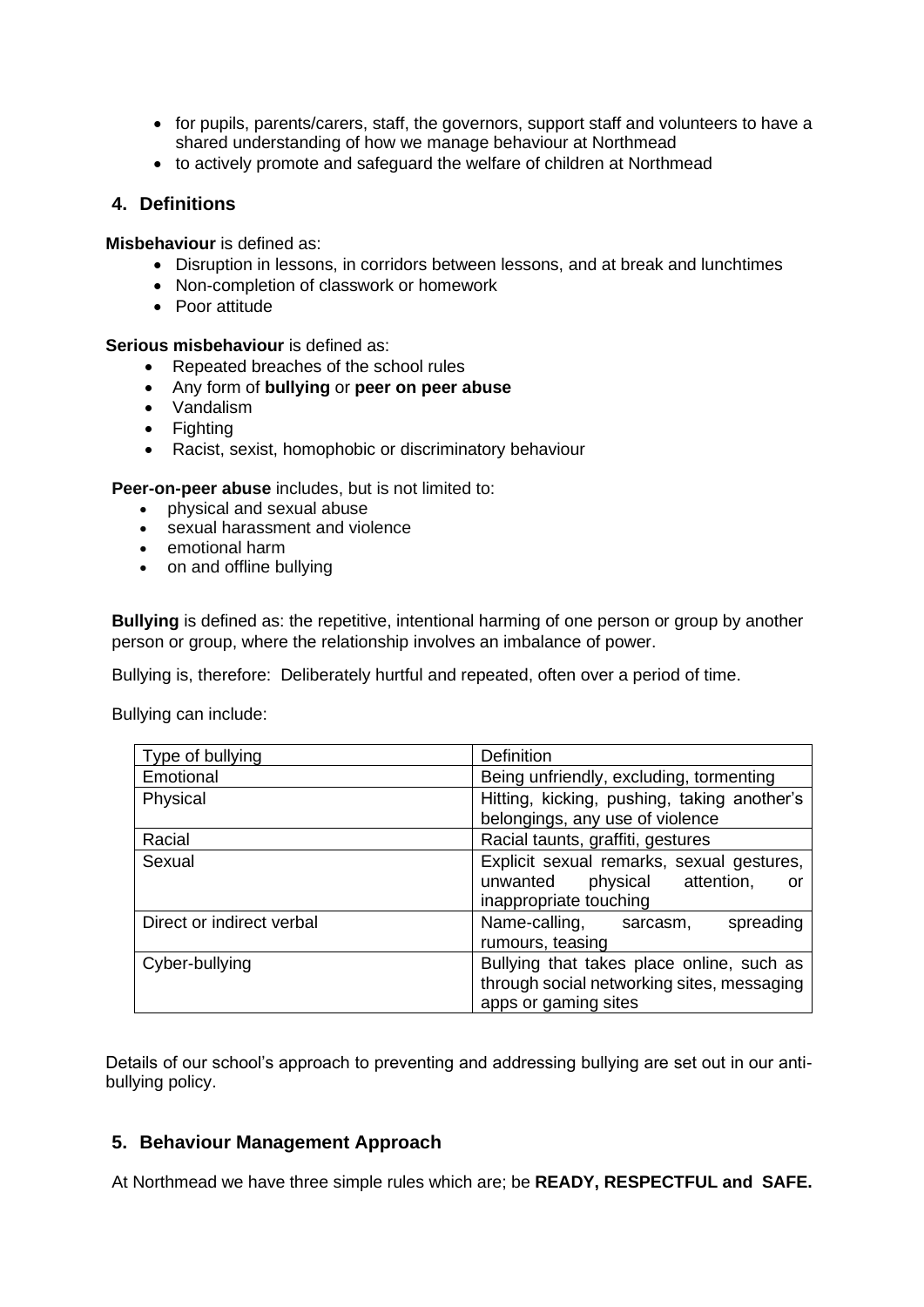When dealing with misbehaviours we expect staff to employ a composed approach. The language, tone and demeanour of the adult must show calmness. Anger is a personal, emotional response which we actively discourage. Staff use positive language which focuses on what can be done, suggests actions or alternatives, sounds helpful and encouraging, stresses positive actions and is non-confrontational. We do not shout at children and do not use personal comments. The child is not 'naughty'. All discussions address the behaviour and not the child.

Many studies have shown that relationships are the key to behaviour management and regulation. We believe it is critically important that staff build strong relationships with the children in their care. Staff demonstrate 'Deliberate botheredness'; (Paul Dix 2017) going out of their way to use kind words, compassion and to know the children well.

We use a restorative approach to behaviour management which has intention to resolve conflict or upset through a peaceful and fair process in which all parties are heard and respected. Most behaviours are a form of communication and children are actively listened to so the appropriate response or support can be employed by staff. In the classroom we follow the five step system

| <b>Steps</b> | <b>Action</b>                                                                                                                                                                                                                                                                                                                                                    |  |
|--------------|------------------------------------------------------------------------------------------------------------------------------------------------------------------------------------------------------------------------------------------------------------------------------------------------------------------------------------------------------------------|--|
| Reminder     | If there is an incident of misbehaviour, a reminder of the<br>three rules (ready, respectful, safe) Delivered privately if<br>possible.                                                                                                                                                                                                                          |  |
| Caution      | A clear verbal caution delivered privately making the child<br>behaviour clearly outlining<br>the<br>their<br>aware of<br>consequences if they continue.                                                                                                                                                                                                         |  |
| Last chance  | Give a final opportunity to engage. Offer a positive choice<br>to do so and refer to previous examples of good<br>behaviour. At this point we use the 30 second script,<br>noted below.                                                                                                                                                                          |  |
| Time out     | Time out might be a short time outside the room. We<br>are an inclusive school, and we do not exclude children<br>from a classroom as a punishment. However, time-outs<br>may be used in order to help a child calm down, breathe,<br>compose themselves and re-set before continuing their<br>learning, and to minimise any impact on the rest of the<br>class. |  |
| Repair       | This might be a quick chat at break time or a more formal<br>meeting. This is an opportunity for staff to further explore<br>the reason for the inappropriate behaviour.                                                                                                                                                                                         |  |

**30 second script**

**Kneel down next to the child, pull a chair up or stand at the side of the classroom side by side with them – preferably have the child looking down at you**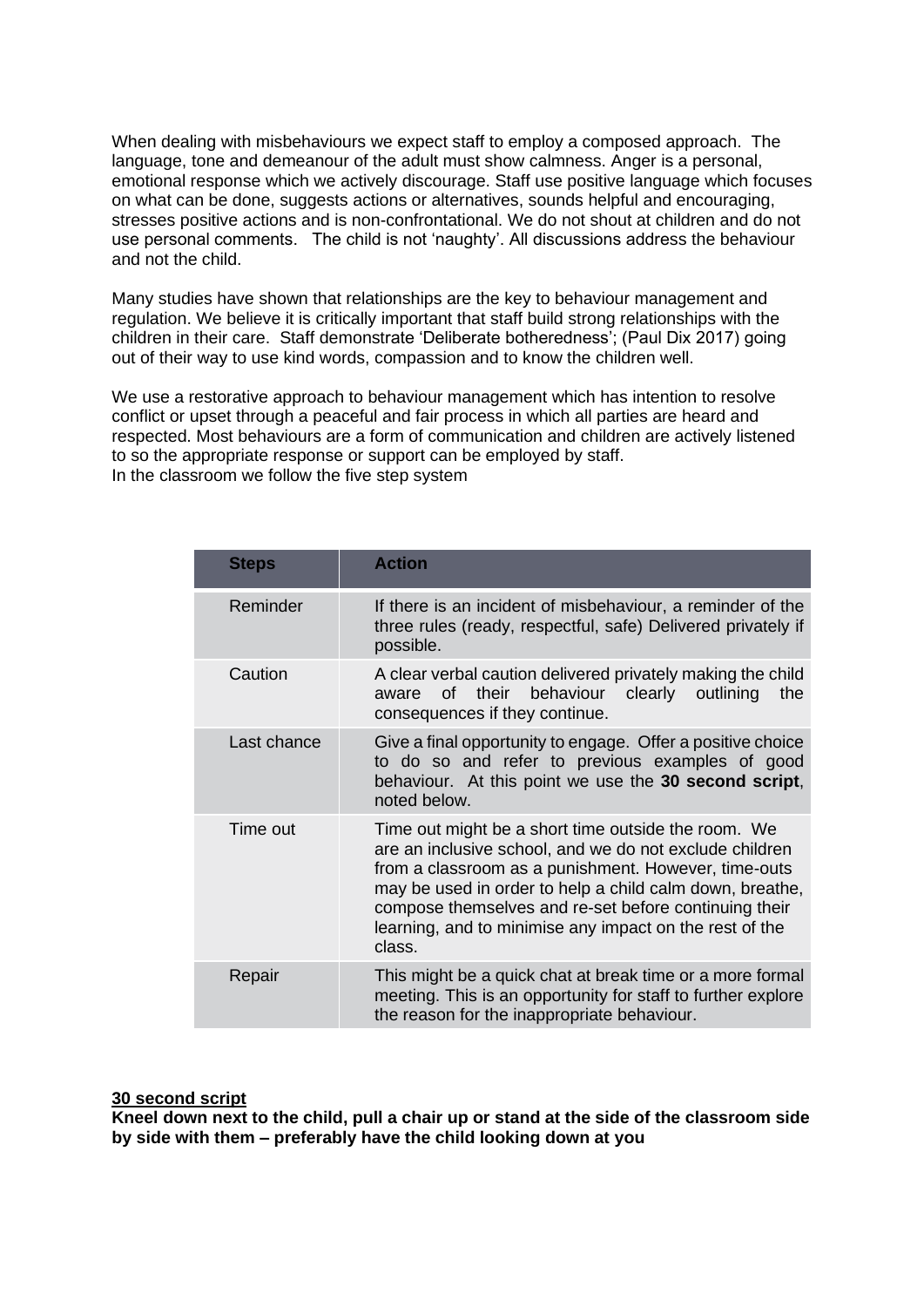I noticed you are....(having trouble getting started/struggling to get going/wandering around the classroom)

#### **Refer to why you are there and a specific rule**

It was the rule about ….(being ready, respectful, safe) which you broke

#### **Sanction**

You have chosen to...(have five minutes time out/ catchup up with your work at lunchtime/ to have a chat with me for two minutes at the end of class)

#### **The pupil will more than likely protest at this stage. It is important at this point to remind the child of previous good behaviour**

Do you remember last week when you (arrived on time/received that head teacher's award/ were kind/ brought in that extra research, your group work was great)

That is who I need to see today....

Thank you for listening.

#### **Then you leave the situation. It is almost impossible to argue with someone who is praising your previous good behaviour.**

Teachers celebrate good behaviour -we do not use happy/sad faces, nor do we 'name and shame' pupils. Instead of displaying the names of pupils who behave inappropriately, our goal is to celebrate those pupils who behave appropriately. Recognition boards are displayed in all classrooms. Staff will identify a behaviour they want to see from everyone, and the aim is for all pupils' names to go on the board.

Children are educated about good behaviour through the School's curriculum, PSHE programme, Assembly themes and the pastoral support systems.

Inappropriate behaviour is more likely to occur when learners lack a sense of purpose and/or structure and/or are bored. We therefore encourage teachers to develop interesting, authentic learning opportunities in all lessons.

Although we focus relentlessly on positive behaviour, there are times when sanctions are used in response to unacceptable behaviour. When sanctions are imposed staff should follow this up with a restorative conversation adapted to the child's age and stage of development. The restorative approach encourages pupils to think about how their behaviour has affected others, both pupils and staff, and to think about what caused their behaviour in the first place.

The approach is based on a set of questions:

- What happened? Listen carefully to the child's account.
- What were you thinking at the time? Allow the pupil to reconsider their actions.
- What have you thought since? Allow the pupil to share a change of attitude or give an apology.
- How did this make people feel? Ensure the child has an opportunity to consider others and think about the impact on their peers.
- Who has been affected and how? Enable the child to see the bigger picture.
- What shall we do to put things right?
- Can we do things differently in the future?

#### **Playground Behaviour Management**

Children are expected to show good behaviour on the playground by: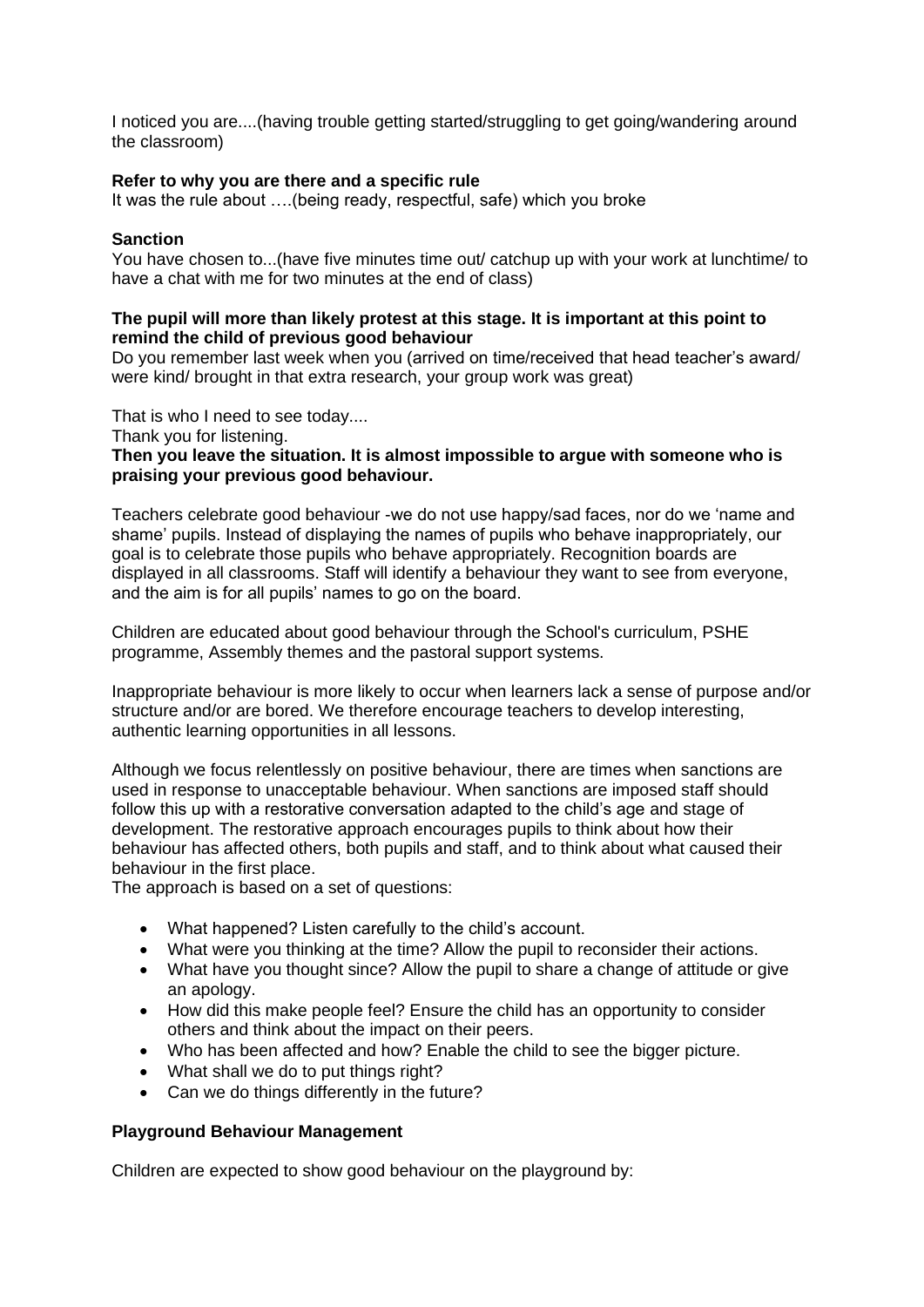- Taking turns
- Including other pupils in their games
- Listening to adults' instructions
- Taking care of the equipment
- Helping pupils who are hurt
- Asking for help from an adult when needed
- Having strategies for keeping calm when angry
- Using Kelso's Choice

The restorative approach continues to be used on the playground. All parties involved in an incident of misbehaviour will be listened to and the appropriate support or sanction employed by staff.

Sanctions which should be used to deal with misbehaviour on the playground:

- A clear guiding word, reprimand or warning including an explanation of what was wrong and how to put it right in the future
- made to discuss the problem with the other person(s) to find a solution
- Removal to another area (e.g., sent from the netball court) for a specific time time out
- Removal of play equipment (if not being used properly)
- Class teacher informed
- Verbal or written apology
- Withdrawal of break-time privilege if appropriate/necessary

## <span id="page-5-0"></span>**6. Serious incidents of misbehaviour**

Allegations, complaints or rumours of serious breaches of discipline should be referred to the Head. In such cases it is the policy of the school to ask parents to attend a meeting in order to work together with the school to find an acceptable solution.

In extreme cases it may be necessary to exclude a child for a fixed period in order to set up necessary meetings and arrange for support personnel to attend.

In cases of sexual violence or harassment, support is given to those committing the offence, as well as the victim.

In the first instance children are referred to social services and risk assessments are completed. Following advice, the following may be involved:

- ACT (Assessment consultation therapy)
- STARS (Sexual trauma and recovery service)
- Home school link worker/ ELSA involvement
- TAFs

## <span id="page-5-1"></span>**7. Confiscation**

The SLT have a statutory power to search pupils or their possessions, without consent, where they have reasonable grounds for suspecting that the pupil may have a prohibited item. Any prohibited items found in pupils' possession will be confiscated. These include:

- knives or weapons
- alcohol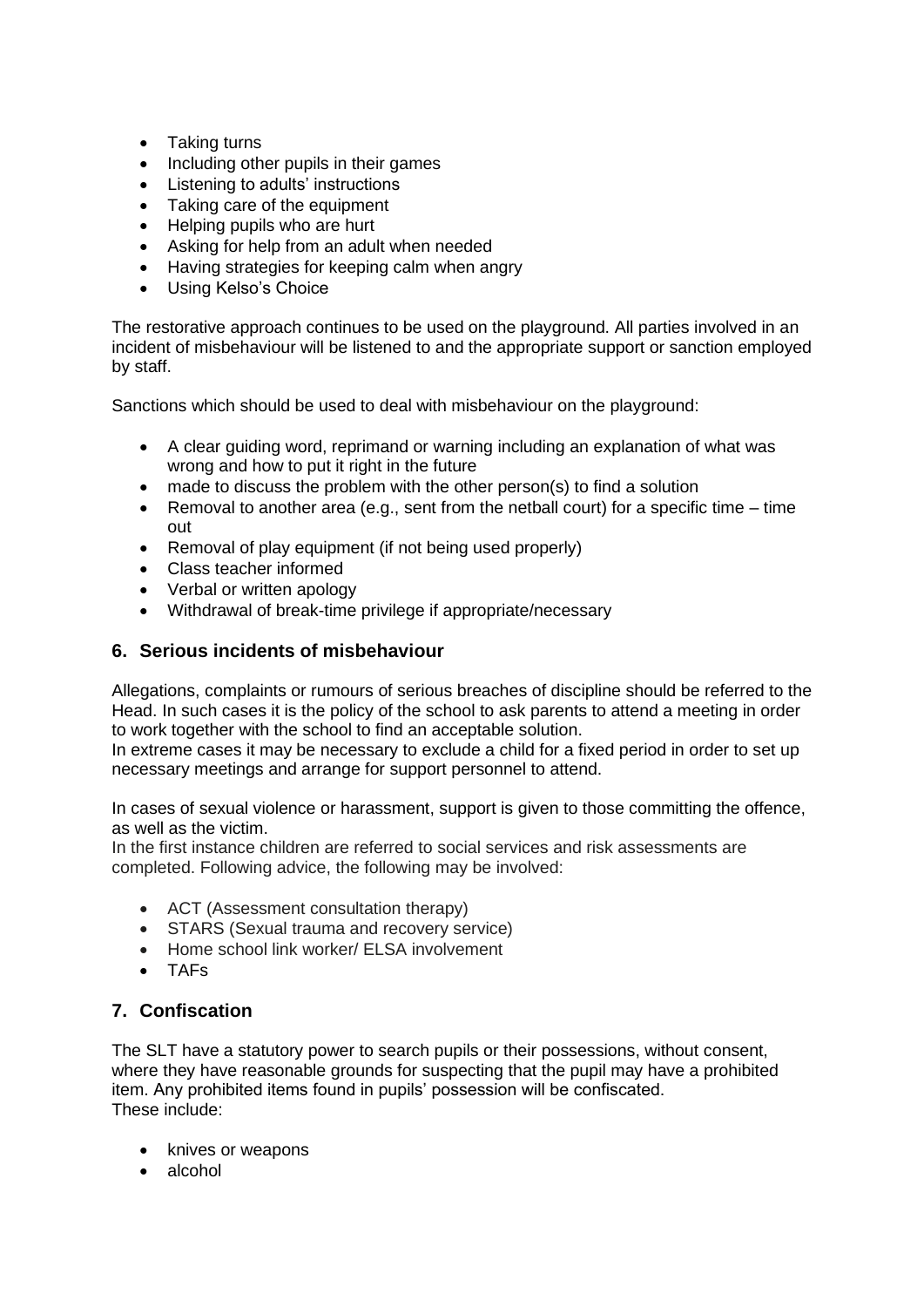- illegal drugs
- stolen items
- tobacco and cigarette papers
- fireworks
- pornographic images
- any article that the member of staff reasonably suspects has been, or is likely to be. used: to commit an offence, or to cause personal injury to, or damage to the property of, any person (including the pupil).

We will also confiscate any item which is harmful or detrimental to school discipline. These items will be returned to pupils, if appropriate, after discussion with senior leaders and parents.

Searching and screening pupils is conducted in line with the DfE's guidance on searching, screening, and confiscation

## <span id="page-6-0"></span>**8. Malicious allegations**

Where a pupil makes an accusation against a member of staff and that accusation is shown to have been malicious, the headteacher will discipline the pupil in accordance with this policy.

Please refer to our Procedure for allegations of abuse against staff policy for more information on responding to allegations of abuse.

The headteacher will also consider the pastoral needs of staff accused of misconduct.

## <span id="page-6-1"></span>**9. Physical restraint**

In some circumstances, staff may use reasonable force to restrain a pupil to prevent them:

- Hurting themselves or others
- Damaging property

Incidents of physical restraint must:

- Always be used as a last resort
- Be applied using the minimum amount of force and for the minimum amount of time possible
- Be used in a way that maintains the safety and dignity of all concerned
- Never be used as a form of punishment
- Be recorded and reported to parents

## <span id="page-6-2"></span>**10. Exclusion**

In some situations, it may be necessary for the Headteacher to exclude if the child's behaviour is in serious breach of the behaviour code. The Headteacher will always seek information to ensure that reasonable adjustments were in place for children with additional needs before making the decision to implement a fixed term exclusion. Parents will always be contacted and the reason for the fixed term exclusion will be discussed. The fixed term exclusion will be reported to the local authority and Chair of Governors. The school will follow the DfE guidelines with regards to the exclusion procedure.

## <span id="page-6-3"></span>**11.Record keeping**

All records created in accordance with this policy are managed in accordance with the School's policies that apply to the retention and destruction of records. All rewards and sanctions issued by a classroom teacher should be entered on the Integris Management Information System.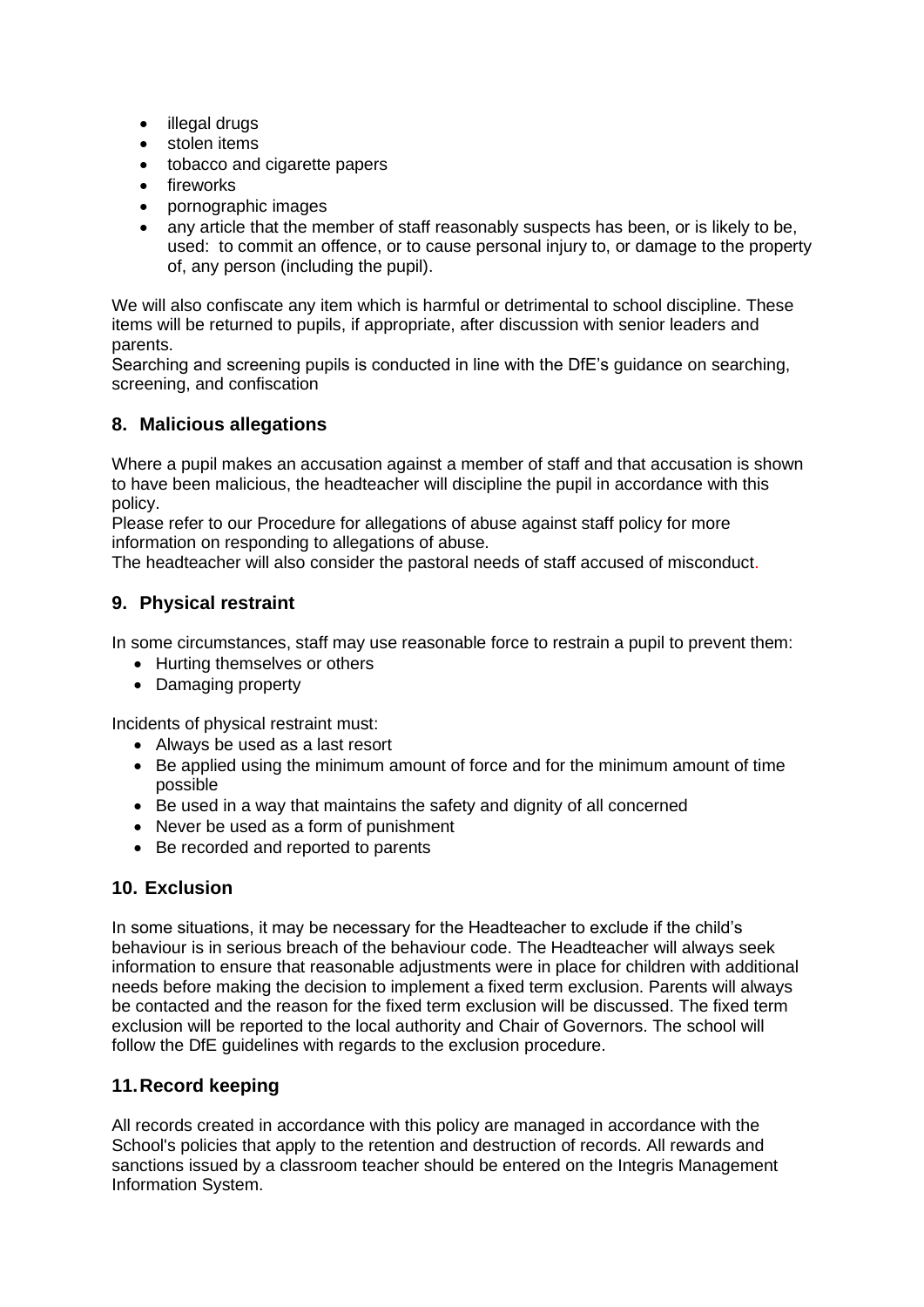Incidents of peer on peer abuse (including sexual harassment or violence) or racism are also recorded on the CPOMs safeguarding system for the attention of the DSL team.

## <span id="page-7-0"></span>**12.Duties and responsibilities**

#### **The role of Governors**

The governing body has the responsibility of setting down these general guidelines on standards of discipline and behaviour and of reviewing their effectiveness in consultation with all stakeholders. The governors support the headteacher in adhering to these guidelines. The headteacher has the day-to-day authority to implement the school's policy on behaviour and discipline, but governors may give advice to the headteacher about particular disciplinary issues. The headteacher must take this into account when making decisions about matters of behaviour.

#### **The role of the Head**

It is the responsibility of the headteacher to implement the school behaviour policy consistently throughout the school and to report to governors, when requested, on the effectiveness of the policy. Implementation must seek to:

- ensure that the standard of behaviour of pupils is acceptable
- promote self-discipline and proper regard for authority
- prevent all forms of bullying

It is also the responsibility of the headteacher to ensure the health, safety and welfare of all children in the school.

The headteacher supports the staff by implementing the policy, by setting the standards of behaviour and by supporting staff in the implementation of the policy. The headteacher keeps records of all reported serious incidents of misbehaviour and has the responsibility for giving fixed-term exclusions to individual children for serious acts of misbehaviour. For repeated or very serious acts of anti-social behaviour, the head teacher may permanently exclude a child.

#### **The role of the Staff**

The adults encountered by the children at school are responsible for consistently modelling high standards of behaviour, both in their dealings with the children and with each other, as their example has an important influence on the children.

As adults we should aim to:

- create a positive climate with realistic expectations.
- emphasise the importance of being valued as an individual within the group.
- promote, through example, honesty and courtesy.
- provide a caring and effective learning environment.
- encourage relationships based on kindness, respect and understanding of the needs of others.
- ensure fair treatment for all regardless of age, gender, race, religion, ability and disability.
- show appreciation of the efforts and contribution of all.
- investigate reported incidents of pupil misbehaviour, listening to all parties involved and liaise with parents/carers as appropriate.

All staff are responsible for dealing with incidents in and around school and for ensuring they are record on the school management system. If in doubt, they can refer to the senior management team.

#### **The role of Parents**

The school works collaboratively with parents, so children receive consistent messages about how to behave at home and at school.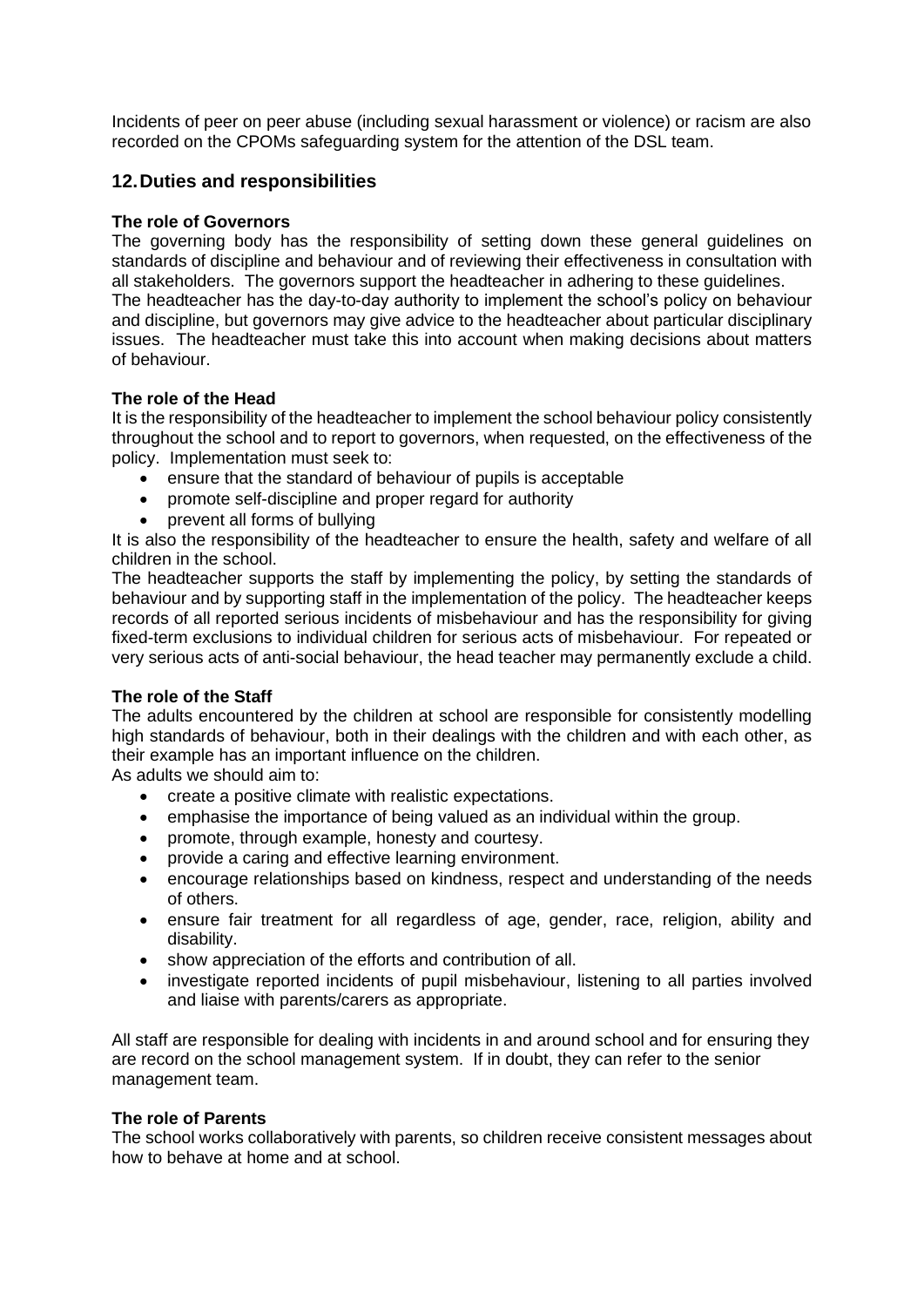We expect parents to support their child's learning and to co-operate with the school, as set out in the home-school agreement. We try to build a supportive dialogue between home and school and we inform parents if we have concerns about their child's behaviour. Our Home School Link Worker will work alongside parents who are struggling to manage their children's behaviour at home.

The school behaviour policy is available to parents on our website; copies are available from the school office.

#### **The role of Pupils**

At Northmead we encourage pupils to manage their behaviour and show self-discipline and respect, both in school and in the wider community. We actively encourage pupils to take responsibility, make good choices and show good manners. The rules of Ready, Respectful and Safe are reinstated every September and are referred to regularly when managing behaviour.

#### <span id="page-8-0"></span>**13.Children experiencing difficulties with behaviour**

Northmead seeks to support all children with their behaviour to ensure that the classroom is a learning environment for all. There are a number of children at Northmead who are on the SEND register and have behaviour as their primary need. These children present with challenging behaviours in and out of class and the strategies detailed earlier in the policy are applied. Additional strategies may be used for these pupils according to their specific needs. There is a range of support available within school or through referral to outside agencies. Examples of support include;

| Internal support                 | <b>External agency support</b>  |
|----------------------------------|---------------------------------|
| Home-school diary/charts         | <b>Primary Inclusion Team</b>   |
| Regular parent/teacher meetings  | <b>Learning Support Service</b> |
| Regular talk time with the pupil | <b>CAMHS</b>                    |
| Behaviour plan                   | <b>Family Support</b>           |
| Trigger avoidance measures       | <b>Educational Psychology</b>   |
| Work with ELSA                   | <b>ACT</b>                      |
| <b>HSLW</b> sessions             | <b>STARS</b>                    |
| Play therapy                     |                                 |
| Art therapy                      |                                 |
| Social skills groups             |                                 |
| Anger management sessions        |                                 |

The school's special educational needs co-ordinator will evaluate a pupil who exhibits challenging behaviour to determine whether they have any underlying needs that are not currently being met.

Where necessary, support and advice will also be sought from specialist teachers, an educational psychologist, medical practitioners and/or others, to identify or support specific needs.

#### <span id="page-8-1"></span>**14.Behaviour outside school**

We expect children to behave appropriately when taking part in educational visits, when representing the school at sporting events and when travelling in uniform to and from school.

#### <span id="page-8-2"></span>**15.Transition**

To ensure a smooth transition to the next year, children have transition sessions with their new teacher(s). In addition, staff members hold transition meetings.